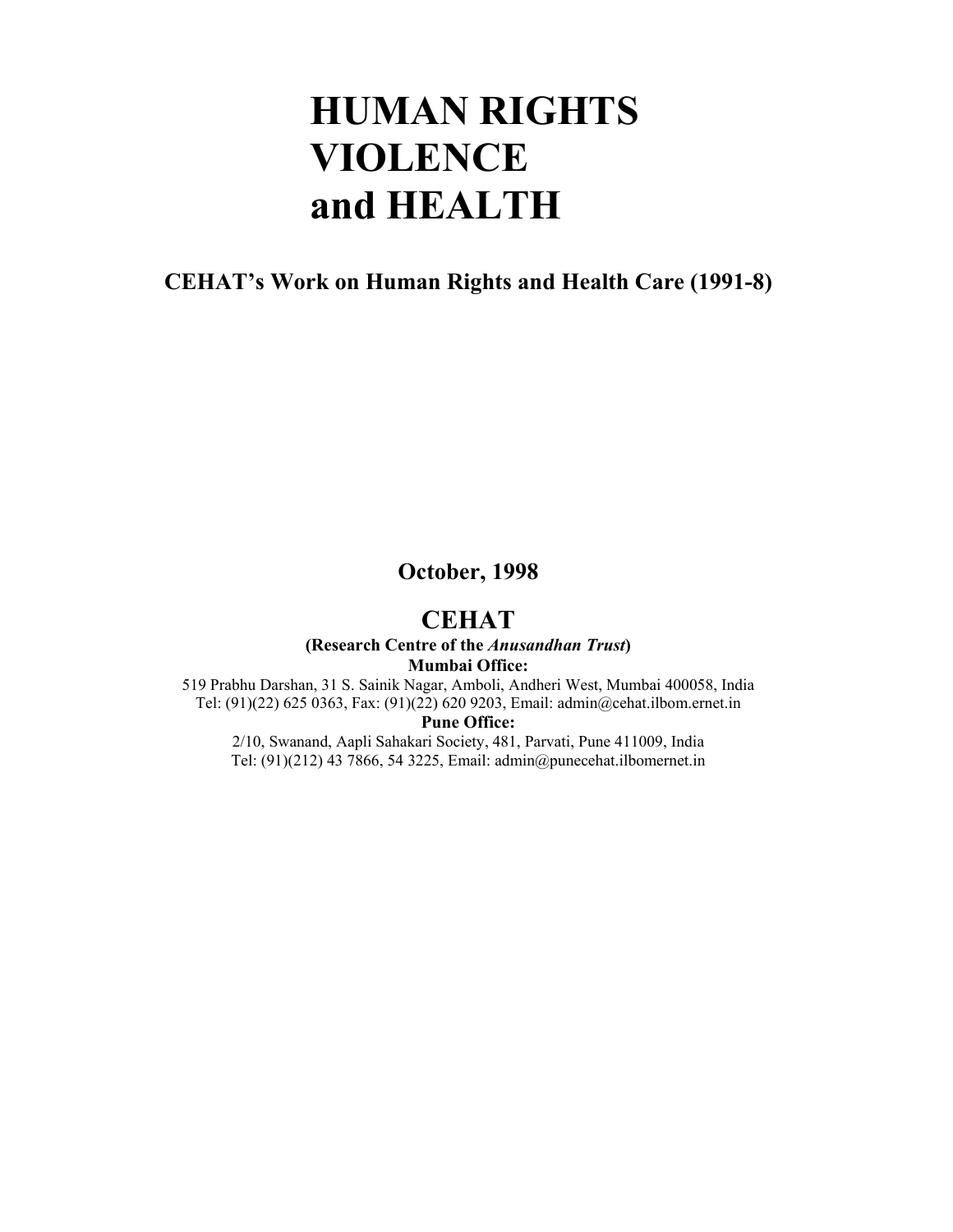**(I) Introduction** 

# **CONTENTS**

|                                                    | 01 |
|----------------------------------------------------|----|
| (II) Health care as human right                    | 02 |
| 1. Health services and financing                   |    |
| 2. Health legislation, ethics and patient's rights |    |
| 3. Women and health                                |    |
| (III) Violence and health care                     |    |
| (A) Investigation of violence                      | 04 |
| 1. Violence against women                          |    |
| 1.1 Sexual assault                                 |    |
| 1.2 Manual and kit                                 |    |
| 2. Violence against children                       |    |
| 3. Violence by state agencies                      |    |
| (B) Research and services                          | 06 |
| 1. Violence against women                          |    |
| 2. Violence by state agencies                      |    |
| 2.1 Analysis of police custody deaths              |    |
| 2.2 Survey of torture                              |    |
| (C) Library and Documentation                      | 08 |
| (D) Education and documentation                    | 09 |
| 1. Hysterectomy on the mentally challenged         |    |
| 2. Documentation of media report on Mumbai riots   |    |
| 3. Medical Ethics                                  |    |
| 4. Human rights education                          |    |
| (E) International networking                       | 10 |
| 1. CEHAT's work with the IFHHRO                    |    |
| 2. Assistance to international campaign            |    |
| 3. BMA Steering Group                              |    |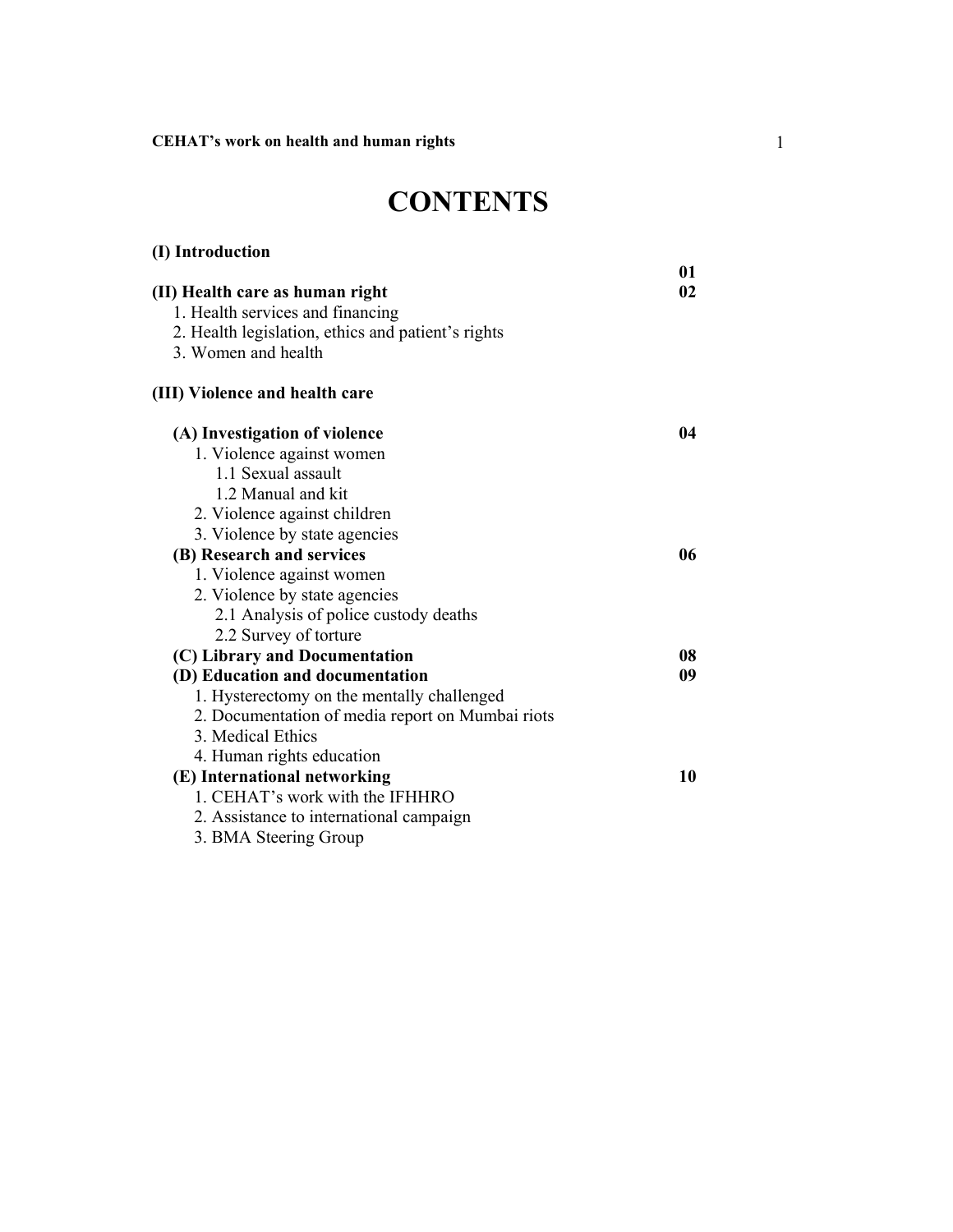# **(I) Introduction**

Rights in moral philosophy and political theory are, traditionally, understood as justified claims. A right is an entitlement a person possesses to some goods, service, or liberty. A right creates correlative obligations or duties to secure, or not to interfere with the enjoyment of, that entitlement. Human rights are a special class of rights which one has by virtue of being a human being. As such, human rights are considered to be universal, vested equally in all persons regardless of their gender, race, caste, community, nationality, economic status, or social position and so on.

The moral philosophy or the mainstream political theory dwells in the realm of ideals, but the material reality is different. Besides, while some human rights principles in the moral philosophy may be found to be relevant across time, these rights as broad human entitlements were never accepted by society since the beginning. Nor did the prevalent social structures allow resources to be distributed so as to provide for those entitlements. As a consequence, the ideals always stayed far behind the existing reality. Greater acceptance of the universality of entitlement to human rights (not only to liberty but also to goods and services) is a modern phenomenon, achieved through the long struggles of deprived masses of the world. Thus, **while morality can act as a force to regulate conduct (individual and collective), it cannot substitute the actual struggle by deprived people and constructive human efforts to realise such rights.** 

In the post Second World War era, the broadened concept of rights attempted to incorporate gains won by mass struggles into the organisation of welfare states. The United Nations and its agencies also enumerated nearly two dozen specific rights, apart form the general rights of "life, liberty and property". These specific rights also include what were earlier considered "claims" over goods and services. But the concept still does not regard all productive resources of the society as social resources, and does not conceive of democratic social ownership of such productive resources as an objective of human rights movement. Thus, while conceptually, human rights are presently interpreted more progressively, much of the *actual work and campaigns* is still confined within the narrow liberal framework.

This makes it imperative that a modern human rights approach sets higher standards for real universality and equality, "Morality" should be translated to mean actual enjoyment of broader entitlements for all human beings, which is not impossible at the present stage of development in a truly egalitarian world. In the field of health, there is still no concerted international campaign for the basic minimum health care rights, or that issues like torture (United Nation's Convention against Torture) are defined only in terms of state sponsored inhuman deeds.

Therefore, the CEHAT, through its *R*esearch, *A*ction, *S*ervice provision and *A*dvocacy (*RASA*) endeavours to contribute in the campaign for realisation of human rights by all, particularly in the field of health care. These efforts touch on larger issues of entitlement to basic minimum health care to all as well as preventing violence and caring for survivors. What follows is a brief account of work done by CEHAT in simultaneously addressing issues of right to health care and implications of violence to health care, to health care providers and to the health of people.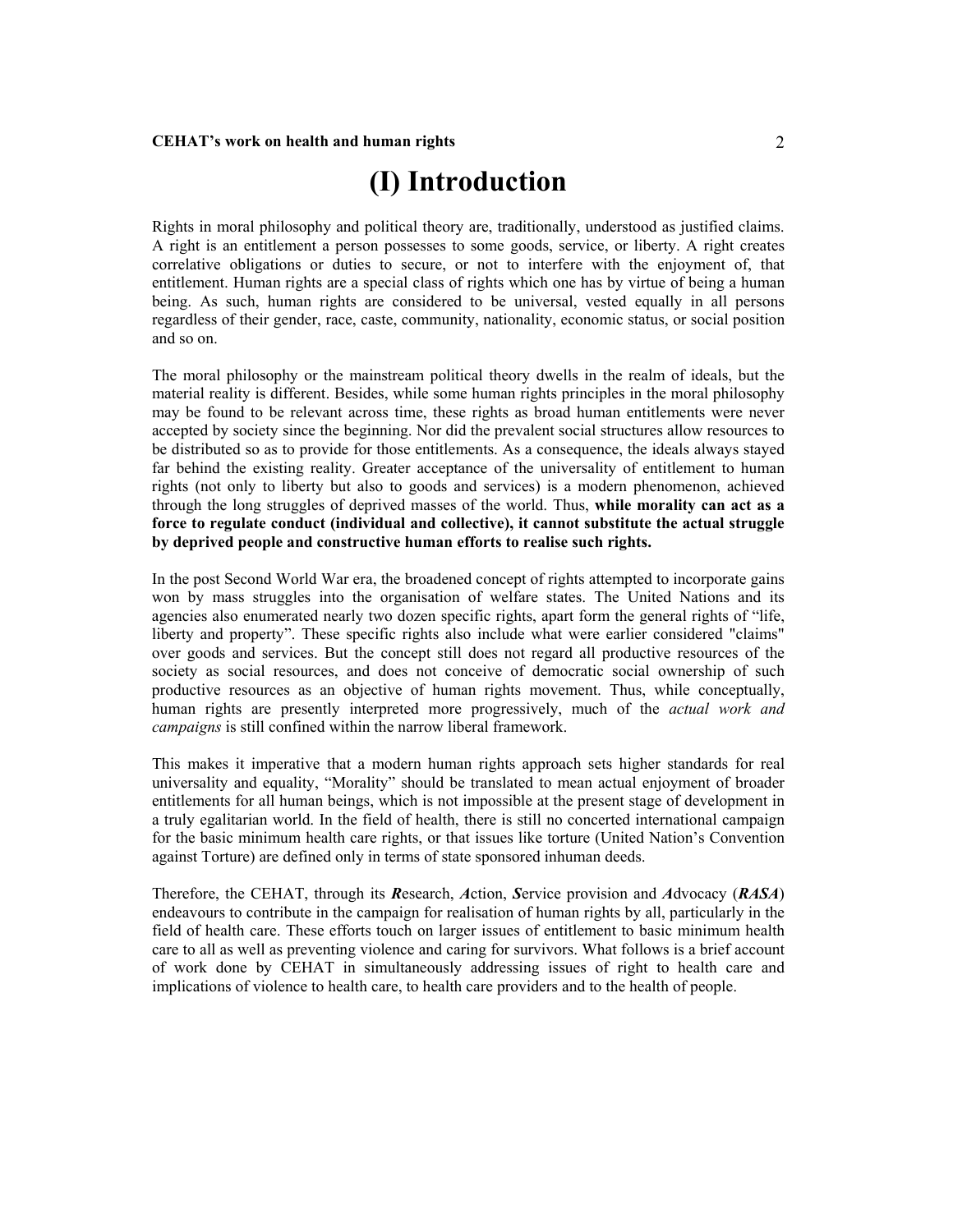## **(II) HEALTH CARE AS HUMAN RIGHT**

Indian society is deeply hierarchical and based on structural inequality. The health care service system is not an exception. However, this is also an extension of the structural inequality between nations. The organisations and individuals from developed countries have a strong presence in the international human rights organisations. Most of these countries have well placed welfare programmes. They have, through deliberate state intervention, provided their people with basic services, health care being one of them.

In many of the developed countries in the Western Europe and in Canada, the state is financing 70 to 90 per cent of the total health care expenditure. Even in the USA where the private provision of health care is a norm, the state is financing over 40% of total health care expenditure of the nation. Unfortunately this achievement of creating fundamental entitlement to basic health care in their own societies has not been translated, by the international health and human rights organisations, into a campaign for right to health care as human right for all people in the world. For any health and human rights organisation in the underdeveloped countries, the right to health care as well violence related issues would definitely constitute top priority. The CEHAT also stands for such a holistic understanding of human rights.

The CEHAT began its work in health research with a firm conviction that all of its work should be socially relevant and yet not lacking in rigour. Such a commitment inevitably drew the CEHAT into the issue of human rights. While planning our work, we ask four major questions: (a) Will it increase access to health care, particularly for the poor, the dalits (lower castes), women, etc.? Will it aid people's organisations in their campaign for access to health care? (b) Will it improve the quality of health available to such people? (c) Will it lead to better control and regulation over private market and providers, and empower patients/people? Will it provide better health policy instruments for the equitable distribution of health care? (d) Will it aid in preventing violence and caring for survivors? Will it sensitise health services and professionals for assisting victims in getting justice and for treating survivors?

These concerns and priorities led us to develop our work into four inter-related themes, viz. (1) Health services and financing, (2) Health legislation, ethics and patients' rights, (3) Women and health, and (4) Investigation and treatment of psycho-social trauma. Our work on these themes has helped in generating well researched information, in disseminating it to individuals and people's groups, in devising advocacy tools to influence policy makers and health care providers, and above-all, in assisting campaigns for rights to health care by people's organisations and activist health groups. In the last four years, we have undertaken 24 major research and action projects either by obtaining financial support through grants or through our voluntary efforts. Our work is directed at demanding access to health and health care as a right, as well as investigating and combating violence.

*1. Health services and financing:* Through the means of well documented time series computerised databases, surveys and studies, we have been endeavouring to explode the myth that the underdevelopment of the health care services in India is the reason why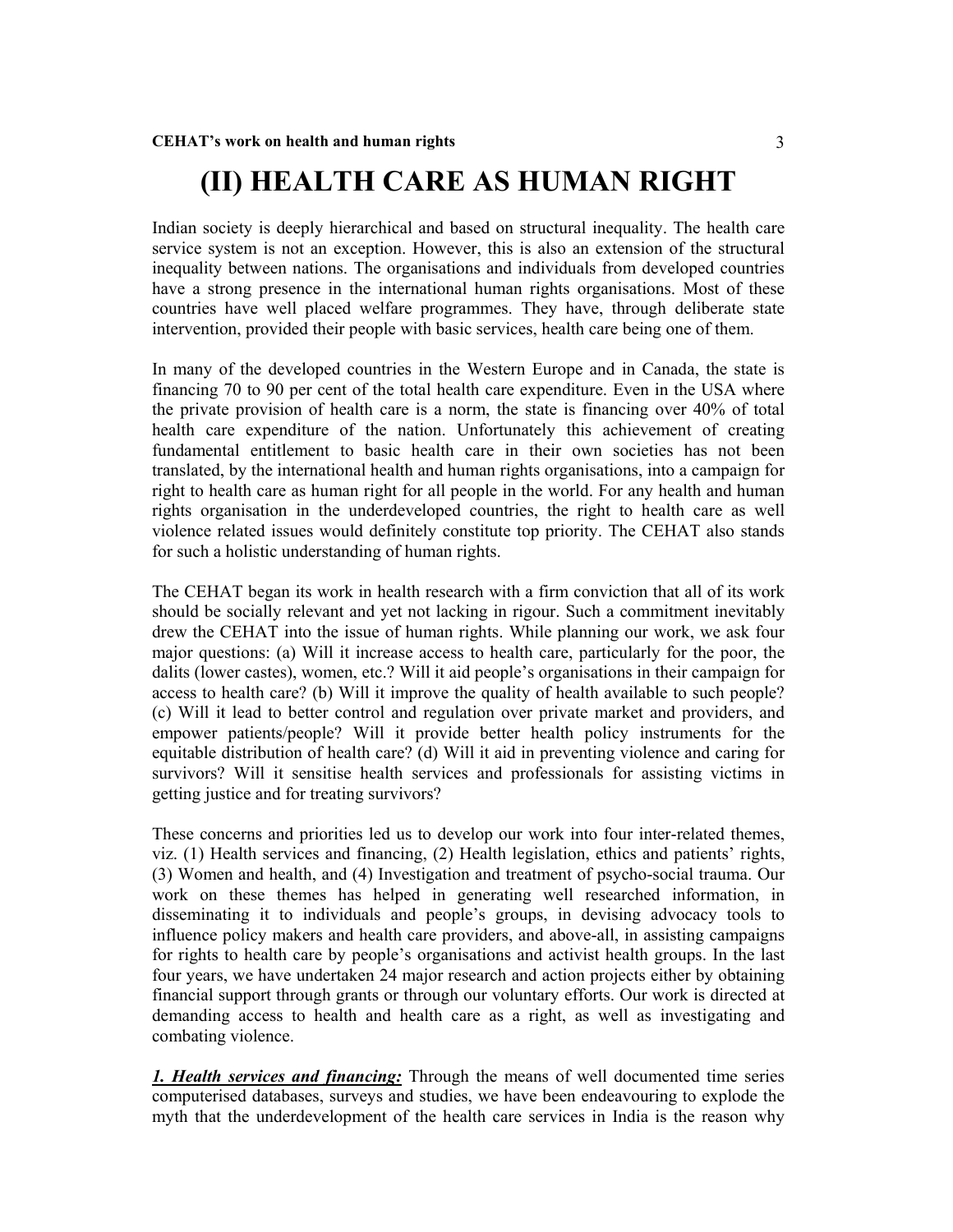most people do not have access to basic health care. India's health care services are extremely well developed. However, nearly 70% of health care infrastructure is controlled by the private sector and over 80% of doctors are in the private sector. The government health service is extremely inadequate and there is no social health insurance provided by the government for people. Most Indians are forced to buy health care in an open and totally unregulated market. Not surprisingly, our studies show that people directly finance, through user fees and purchase of health goods, nearly 80% of the total health care expenditure. Consequently, there is increasing evidence suggesting that health expenditure is the first cause of indebtedness and asset alienation among poor households. From the point of view of access, there is a disproportionately high concentration of health care in urban areas, resulting in a better doctor/hospital bed to population ratio in some Indian cities than that obtaining in the developed societies. However, even this has not made health care accessible to poor masses in the urban areas. Our studies show that for one fourth to one third of illness episodes in urban areas, women seek no medical care due to social and economic reasons. Thus, while in rural areas, even the physical access to health care is a big problem due to non-availability of services, in the urban areas the high level of physical availability has not increased access to basic health care*. This has prompted us to undertake a campaign for improving public health situation in urban areas (In Mumbai) and also establish a community based primary health care project.*

*2. Health legislation, ethics and patients' rights:* We have done studies on the legal framework within which the health care services are organised in India. Surprisingly, in India, no law was enacted for establishing health services by the government. This has deprived people any actual right to the government services, while permitting the government full freedom to deprive health centres of even resources for basic/primary health care. Legislation would ensure, to some extent, a justiciable right to basic minimum health care to all. *We are networking with like minded organisations and individuals for building a campaign on this issue*.

We have also undertaken studies to show that due to lack of regulation and control over the private sector in health care, the quality of health care has suffered and patients have been exploited and their lives endangered. Regulations are needed to improve quality, for controlling the cost and for equitable distribution and access to services. In this endeavour, we have been promoting empowerment of patients. We have documented and promoted the struggles of patients for quality health care and for redress against medical negligence in order to make hospitals and doctors accountable. However, the market based tort laws are inadequate and expensive for our society, and the best way for empowering patients would be to reorganise private sector under a national plan for making health care universally accessible. The movement for patients' rights is complemented by us with the promotion of medical ethics among health care providers.

*3. Women and health:* Thinking on women's health in India is normally limited to their reproductive role. While women's morbidity burden due to reproduction is very high, and our studies confirm that, we find that women's health in general has been neglected in the households, society and the services. Women's perception of morbidity, their efforts to access health care and overcome social and economic barriers are embedded in the complex web of their social status, position in the family, household and economic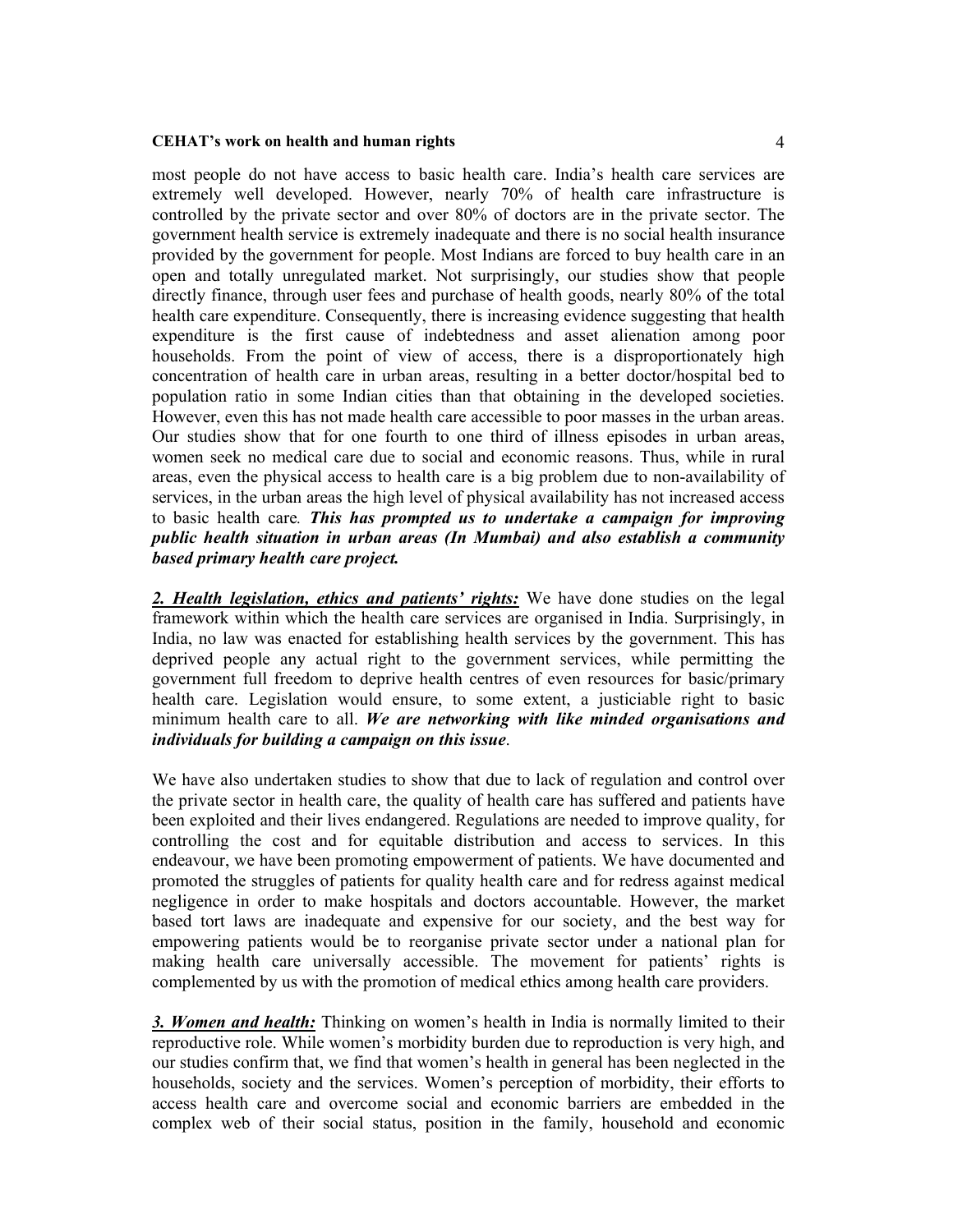labour, sexuality and cultural norms.

The CEHAT has tried to bring into discussion and in campaigns the right to basic minimum health care for all as a human right. While we consider it our duty to assert this position, we also need to evolve alternatives for policy changes. The demand for universal access to health care needs to be supplemented by concrete alternatives to put such a system in place.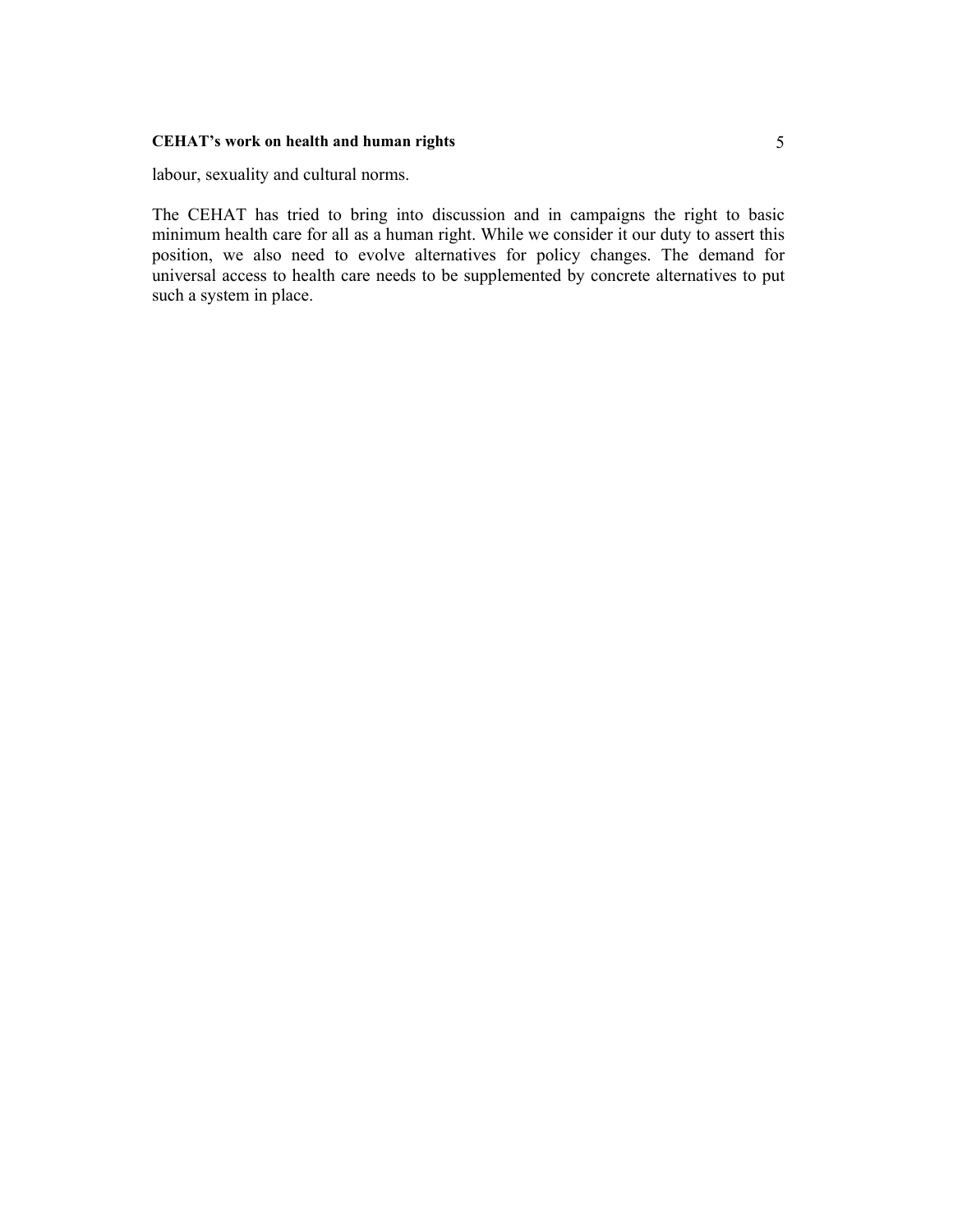# **(III) VIOLENCE AND HEALTH CARE**

Anusandhan Trust and its health research institution, CEHAT, have been involved in investigation of violence and in educational campaigns among health professionals and other strata of people since 1991. Some of the trustees and staff members at the CEHAT have been associated voluntarily with women's organisations, human rights organisations, consumer groups, etc. for the last two decades (i.e. even before the Trust and CEHAT were established). In the course of their work, as a part of the CEHAT and outside, they have participated in the investigation of violence and assisted human rights lawyers in getting justice for the survivors. They have also conducted studies, written extensively on the subject, conducted education and training for university students and doctors. Although the CEHAT is not a treatment centre, some of our staff members have sometimes helped the survivors by providing treatment and by assisting them in their efforts to get justice.

### **(A) Investigation of Violence**

### **1. Violence Against Women**

*1.1 Sexual assault:* As a part of its ongoing research work on Women's Health, the CEHAT has striven to document the prevalence of violence, their forms, problems of the survivor etc. As a part of the team investigating a case of gang rape in a slum in Mumbai in 1990, we found gross inadequacy in the medical examination and collection of forensic evidences on the survivor Neither did the doctor record full medical history nor did he thoroughly examine the survivor. As a consequence, most of the vital medical and forensic evidence was lost. In the discussion with the doctors it was revealed that although they are supposed to do such examinations, they receive inadequate training which often fails to give them important information and skill. Besides, the official books of forensic medicine studied by them give outdated, sexist and sometimes misleading information. Above all, it was found that their attitude towards survivors and victims was not at all sympathetic. The survivors were examined for the medico-legal case, but hardly any effort was taken to regard them as individuals needing care - counselling, treatment and rehabilitation were not part of the work of doctors!

In a recent case of the rape of a hearing impaired girl in a government run Observation Home for Juveniles in Mumbai, the same pattern was observed in the doctor's behaviour. This investigation was conducted by a team in which two doctors from CEHAT participated along with others. In this case, the officials of the Observation Home did not report the crime for twenty days to the police. However, they did get the victim examined by their in-house doctor, who also failed to follow proper procedures. Indeed, the doctor also failed to do the medical examination of and collect forensic evidence from the offender who was also present all the time in the premises of the institution.

*1.2 Manual and Kit***:** Thus, CEHAT decided to make a systematic educational intervention in this field. Recently, with financial support from the Swissaid India, the CEHAT has prepared a draft "*Manual for the Collection of Medical and Forensic*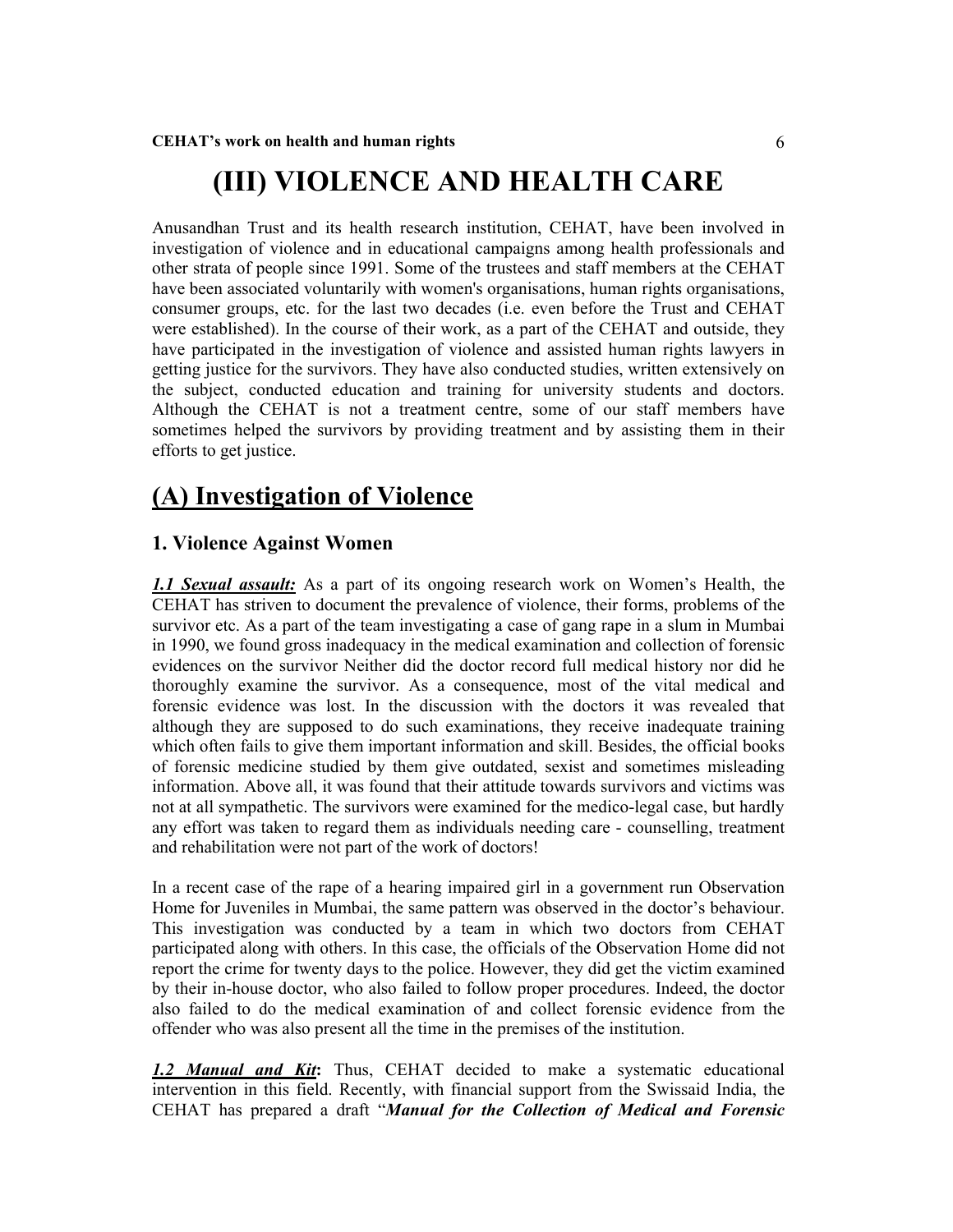*Evidence in cases of Sexual Assault of Women"*. Along with this manual, we will be making available a *kit and forms for collecting and recording evidence* in sexual assault cases. In January 1998, two workshops were organised with participation of health professionals, lawyers, women activists, human rights activists and other NGOs to discuss and modify them so that a final version for use could be prepared. We have taken care to provide clear guidelines for doctors so that they do not become instrumental in the secondary victimisation of the survivor in court. The manual also explains to the doctor their role in caring and outlines the full range of treatment to be provided to the survivor. We feel that this manual and kit will be useful for education and training of doctors and help in improving quality of medical records prepared for the survivors. Besides, they will help activists in investigating sexual assault and getting justice. The Manual and Kit will be available for use at some time in the later part of 1998.

### **2. Violence Against Children**

Children in India are most vulnerable to violence. Though India has signed the United Nation's convention on the Right of the Child, children are still grossly neglected and there are numerous reports of violence perpetrated on them. In 1997, we were invited by the Forum Against Child Sexual Exploitation to be a part of the team investigating rape of a hearing impaired girl in a government run observation home for the juveniles in Mumbai. The homes are expected to provide for the care, protection, treatment, development and rehabilitation of neglected and delinquent juveniles. (i.e. girls below 18 years and boys below 16 years.) However, the services provided by the government for the neglected juveniles are grossly inadequate, and the existing juvenile homes are oppressive to children. The situation is reportedly so bad that the children routinely run away from these homes and prefer to live as street children than get exploited in the juvenile homes.

After following up few such deaths in the juvenile homes in and around Mumbai, a sensitive social worker Mr. Kris Pereira filed public interest litigation in the Mumbai High Court. As a consequence, in February 1998, the High Court appointed a commission to look into the condition of the juvenile homes in Maharashtra. A doctor from the CEHAT has been appointed on this commission. Presently the commission is visiting juvenile homes in different districts of Maharashtra.

### **3. Violence by State Agencies**

The involvement of individuals connected to CEHAT in the investigation of torture, police custody deaths and atrocities by police is long standing. We have narrated here only the work done since 1991. On November 16, 1990, two nuns taking care of orphan children in a home in Mumbai run by an NGO, *Snehasadan*, were brutally murdered. There was an immediate public outcry. However, the next day, newspaper reports were published alleging that the autopsy reports have showed that both nuns were used to sexual intercourse and one was suffering from venereal diseases. This was extensively followed up in the media in order to sideline the issue and malign the victims. It took some time for people to regain their composure and look at the real tragedy. But an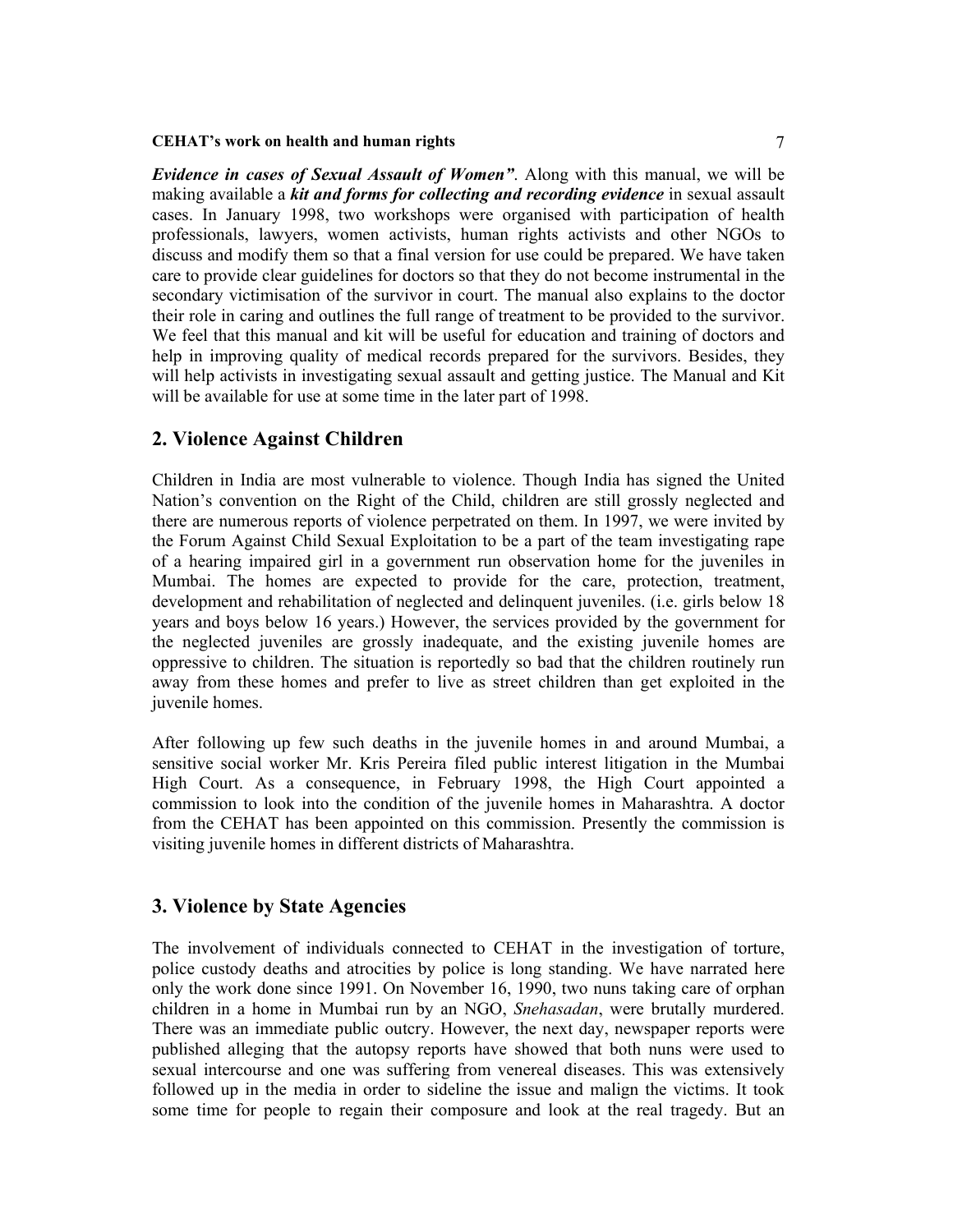investigation team was formed in 1991 and we discovered that some police officials and the doctors had, perhaps deliberately misinterpreted the autopsy report that was very badly compiled in the first place. We also participated in a campaign insisting that such character assassination of the murdered women must be stopped and the people responsible for their murder arrested. This case also showed that the forensic medicine establishment in India harbours a deep bias against women.

In 1992, we also participated in an investigation of police firing in Dahanu Taluka of Thane district. In this case, the police had fired on the unarmed and peaceful protesting members of the *Kashtakari Sanghatna*, a mass organisation of tribals in this region. One person was killed in the firing and several injured, while efforts were made to intimidate the leadership of the organisation. In 1996, we also accompanied a local human rights organisation, *Shramjivi Sanghatna*, in the forest of the Thane district to exhume presumed mass graves of tribal families who were allegedly killed a few years back. The police had accompanied the team that carried out this investigation. Although we could not discover the mass grave(s), we did discover large number of human bones. This case is being pursued by the *Shramjivi Sanghatna*.

# **(B) Research and Services**

Systematic research into violence has been started only recently by CEHAT. In its early years, the CEHAT only documented reports of various human rights organisations and reviewed studies done in this field.

### **1. Violence Against Women**

From 1998, with the financial support from the MacArthur Foundation, we have begun systematic and community based action research work on violence against women. Last year we had prepared a systematic review of various studies available on violence against women. Now we are in the process of establishing a community based primary health care project, in a slum of Mumbai (*Jari Mari*, Andheri East). As a part of it, we will be training women health workers who, in addition to providing basic health care and education to the community, will also be trained to detect family violence and take care of the survivors. They will also be trained in basic counselling techniques.

In the same community we will be doing a household-based study of family violence. A methodology for this study is being evolved. The study will be completed in the next 18 months. This study as well as establishment of the primary health care service project in the community will pave the way for the establishment of a response cell for women survivors of violence in the same community.

At the same time we are making efforts to mainstream our concerns on violence against women by linking up with the public health services provided by the Brihanmumbai Municipal Corporation (BMC). A dialogue is presently on with high-ranking medical officials of the BMC and a hospital to establish a crisis centre for women. This process starts with a sensitisation programme for the health workers, followed by a feasibility study, training and the establishment of the crisis centre.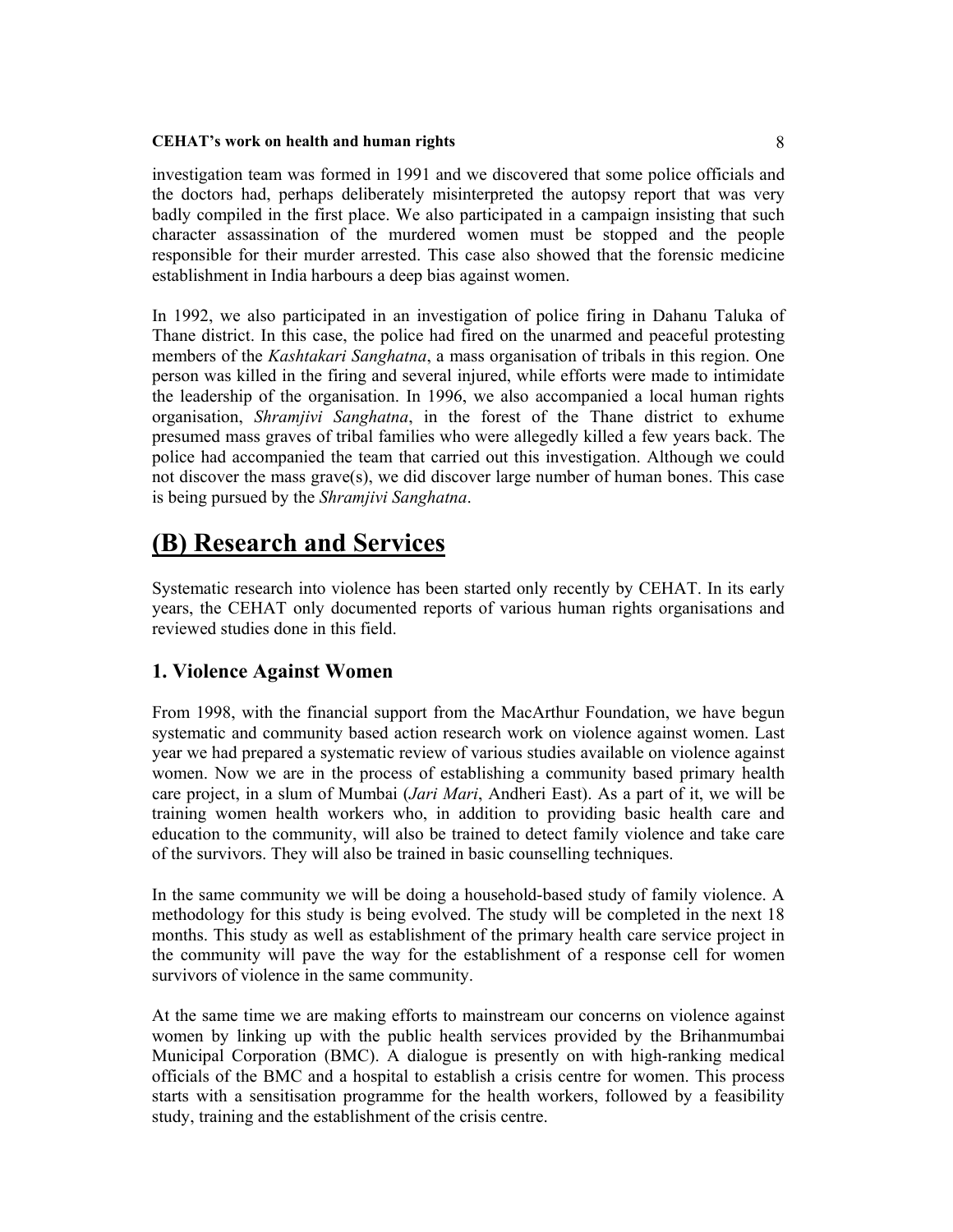### **2. Violence by state agencies**

*2.1 Analysis of police custody deaths in Maharashtra:* In 1992 the Amnesty International (AI) published a report titled, *"India: Torture, rape and deaths in custody".* This report became highly controversial with the media publishing conflicting views on the subject. We were particularly interested in looking at the causes of deaths in the custody. Fortunately for us in 1991, a post-graduate student at the Karve Institute of Social Work, Pune, had completed a dissertation on the custody deaths in Maharashtra in 1980-89 period and we were kindly allowed to have a look at the data on medical aspects. We also compared these data with the claims made by AI in its report.

The AI report cites 13 cases of custody deaths due to torture in the period 1985-89 in Maharashtra. The analysis of data made available to us showed 155 custody deaths in 1980-89 period, and of them, 102 deaths were recorded during the AI reference period of 1985-89. Although almost eight times more deaths are reported in the custody during the period 1985-89, it is claimed that all these deaths are not due to torture.

On classifying the specific cause of the 155 custody deaths, we found that only 9.7% (15) were admitted as due to police action (or torture, and this number compares well with that given by the AI). Nearly half were attributed to suicide or acts of the accused and the rest to acts of the public, to disease and illness, natural deaths. The specific causes mentioned in some of the cases were astonishing. These causes included: 9 died due to "alcohol consumption", 45 "hanged themselves", 3 "jumped in the well", 2 "jumped under the train", 3 "jumped under the auto-rickshaw", 1 "jumped under the bus", 1 died on "falling from the coat or bed", 1 died due to "skin disease", one died due to "giddiness", 1 died due to "unconsciousness" and so on. Given the norm that every death in the custody ought to be investigated and proper autopsy done, such causes are not only incomprehensible but create suspicion about the true cause of death. Since these data were not collected by us and were collected by a student who did not aim to analyse the deaths from a medical angle, they are insufficient for a systematic study. However, a proper independent medical audit of all deaths in police custody needs to be done on regular basis.

*2.2 Survey of Torture in Maharashtra state:* At the request of the RCT (Rehabilitation Centre for the victims of Torture), the CEHAT undertook work of preparing an overview (a kind of survey) of human rights situation in Maharashtra. Mr. Dilip D'Souza, a free lance journalist, undertook this work for CEHAT to understand the prevalence of violence in general and torture in particular; and to assess the need for a rehabilitation centre. In the course of his work he collected statistical information on the prevalence of violence. He interviewed a cross section of individuals and organisations: retired and serving police officials and judges; doctors and medical associations; activists and human rights organisations; human rights lawyers, and many others. He found that torture by the police is widespread and routine. Even senior police officials admit that it happens. Specific methods of torture are used: these often leave very typical, well-known signs. They also cause familiar psychological problems. The weakest sections of society – children, women, the poor – are the most frequent targets of torture. The report concluded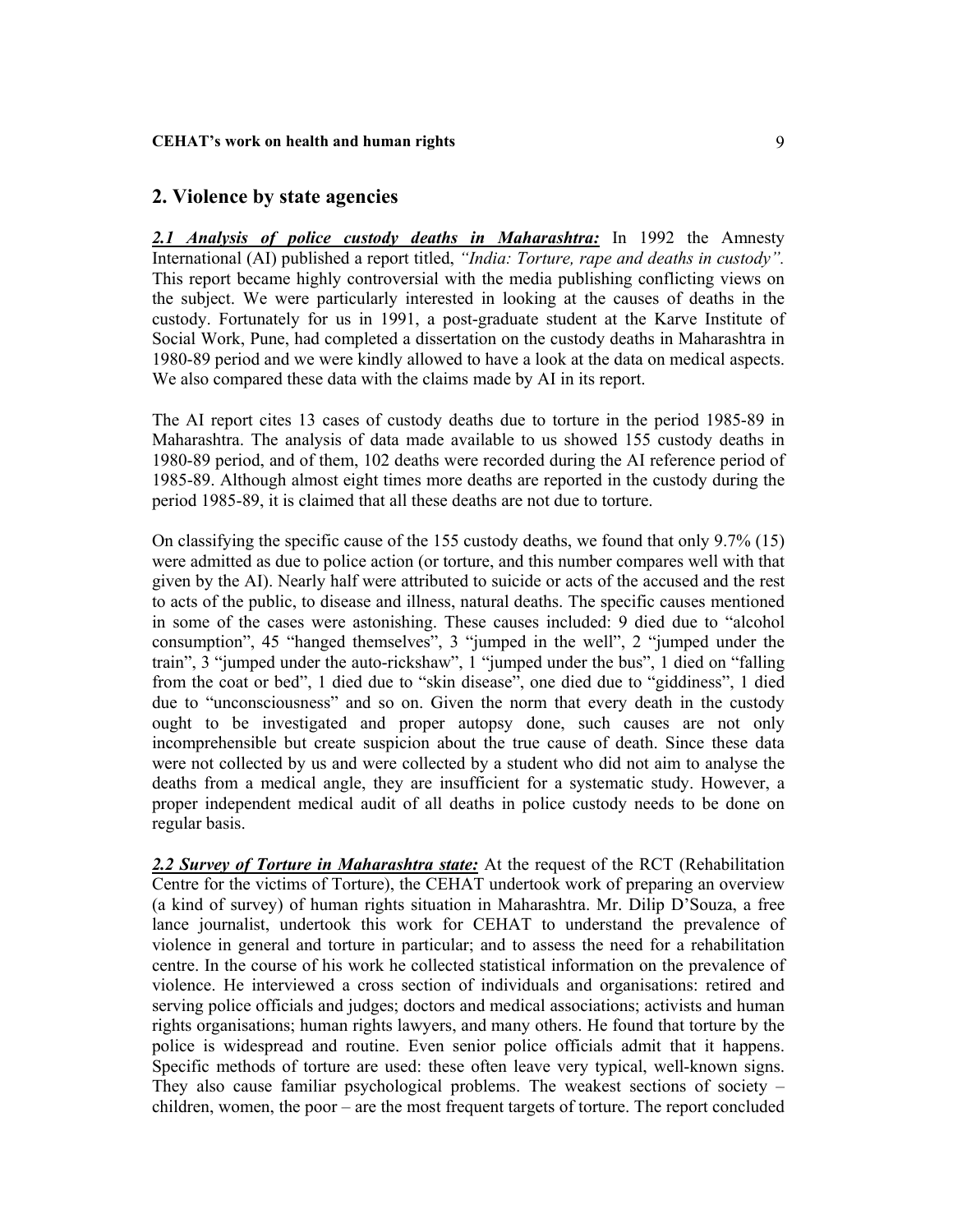that the rehabilitation of torture victims (some would say all prisoners) is certainly a societal imperative. A centre to take up this task is needed. The report provides the guidelines for the services such a centre should provide. It also adds that a rehabilitation centre for police torture victims should welcome victims of other kinds of torture and violence. And secondly, as vital as it is to rehabilitate torture victims, to prevent torture should be a greater long-term priority in the first place. That is, by training programmes, by human rights curricula, by strengthening human rights groups.

Human rights need to be much more widely known and respected in India. In particular, human rights must be part of professional training programmes for doctors and police/military personnel. More generally, human rights – perhaps defined as a greater respect for all human life – must become a part of society itself in ways it is not today. It should be integrated into school and college curricula across the country. Human rights groups like PUCL (People's Union for Civil Liberties) and CPDR (Committee for the Protection of Democratic Rights) must find ways to expand their activities. In the long run, there has to be an end to the kind of social sanction violence has, sanction that makes torture acceptable, accepted and not worth making a fuss over. There is a case here for a near-radical makeover of society. Of course, this kind of social reform has a number of dimensions, but clearly torture cannot be viewed simply as an evil whose victims need help. It is a social disease, no less; that must be eradicated. This overarching view of torture, this overall goal, must guide any work on this subject in India.

### **(C) Library and Documentation**

The CEHAT has excellent library and documentation resources, particularly on issues concerning health and human rights. It has nearly 3,000 books and an equal number of reprints from journals, reports, reference material and so on. The CEHAT also receives many journals, newsletters and bulletins from India as well as from abroad. Almost a quarter of this collection is directly related to human rights issues. These library and documentation facilities are well used by scholars, activists and media people.

In July 1998 the CEHAT has released the first computerised database on health. The database provides time series (1951 to the latest year) state-wise statistical data on health. The data are categorised into five groups: profile, indicators, infra-structure, humanpower and finance. It has customised software to access data and compute new variables. The documentation and preparation of database is evolving as a regular work of the CEHAT. We now intend to expand the scope of the computerised statistical database to include other service sectors, and also to encompass information on the state police machinery (personnel, infrastructure, financing), the prisons and their inmates, the crime statistics, and on human rights violations.

# **(D) Education and Advocacy**

The CEHAT has begun systematic research and service provision work only recently. Education and advocacy on human rights issues have been our strengths so far.

### *1. Hysterectomy on the mentally challenged:*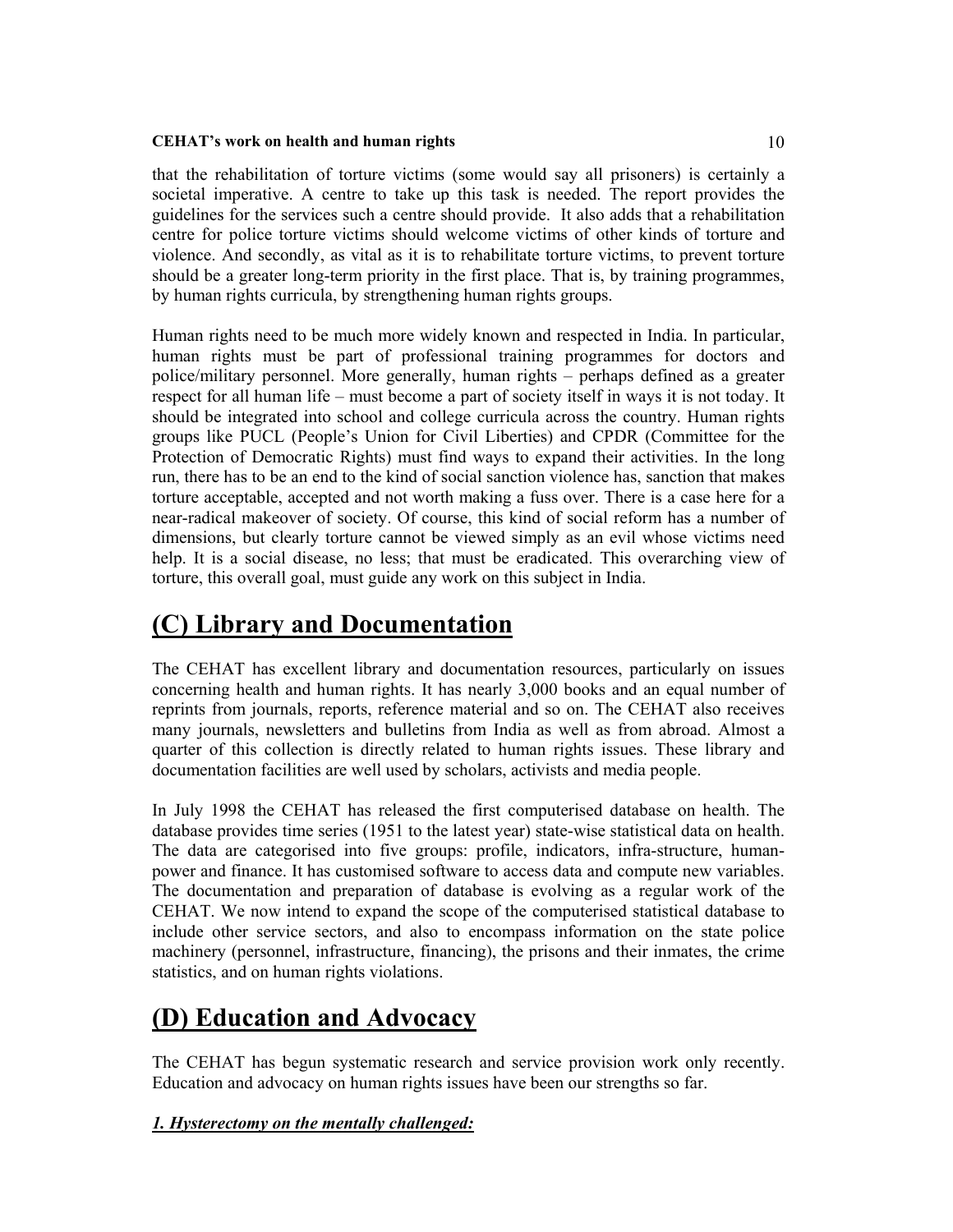In 1994-5, some of the staff members and trustees of CEHAT were actively involved in raising a public debate when hysterectomies were conducted on 17 mentally challenged girls residing in a state-run institution in Pune district of Maharashtra. They also raised the same issue through the Forum for Medical Ethics in Bombay and helped prepare and publicise ethical guidelines for doctors on the subject. The attitude of concerned doctors, surgeons, psychiatrists, professional social workers and government officers was found to be defensive and rather ignorant about the rights of disabled people.

### *2. Documentation of media reports on Mumbai riots:*

In 1992-3, Mumbai city was rocked by large-scale communal violence. One of the CEHAT staff assisted a human rights organisation, *Solidarity for Justice*, in preparing and publishing a selected documentation of media reports on the violence in Mumbai. Some of us also had an opportunity to interact and work with the survivors of communal violence in Mumbai. Besides, we could also get insight into the doctors' attitude and role during such violence while interacting with the doctors working in public hospitals in Mumbai.

### *3. Medical ethics:*

Training in and adherence to Medical Ethics are the most neglected areas of medical education and practice in India. Discussion and studies conducted among doctors, medical students, interns and teachers suggest that there is almost no teaching and training in medical ethics in medical colleges of India. Of course, there are a few exceptions. About four out of 150 allopathic medical colleges in India have a good educational component on medical ethics. In addition, there are 300 medical colleges of non-modern (Indian systems of medicine and homeopathy) where the teaching and training in medical ethics is equally poor. The self-regulatory statutory bodies of the medical profession, Medical Councils have neglected their duty of disciplining the profession on ethical matters. In 1992, in order to reform the profession through education and advocacy a group of doctors and others in Mumbai formed an organisation, *Forum for Medical Ethics Society* (FMES). In 1993, it began publishing the only journal on medical ethics in India, called *Issues in Medical Ethics* (IME). This journal is published every three months and 21 issues have been released so far. The Forum also conducts training and education in medical ethics and human rights. Some of the staff members of the CEHAT and trustees are founder members of this organisation and they also provide voluntary service on the editorial board.

### *4. Human rights Education at the Mumbai University:*

The CEHAT has evolved a systematic human rights education programme. In 1996, the Department of Politics and Civics of the **University of Mumbai** began a regular post graduate diploma course for one year in human rights. The CEHAT has been entrusted with the task of teaching and training students on health and human rights.

For the past three years, we have been teaching on nine topics, viz. (1) Right to health care, (2) Torture, (3) Medical investigation of human rights violation, (4) Violence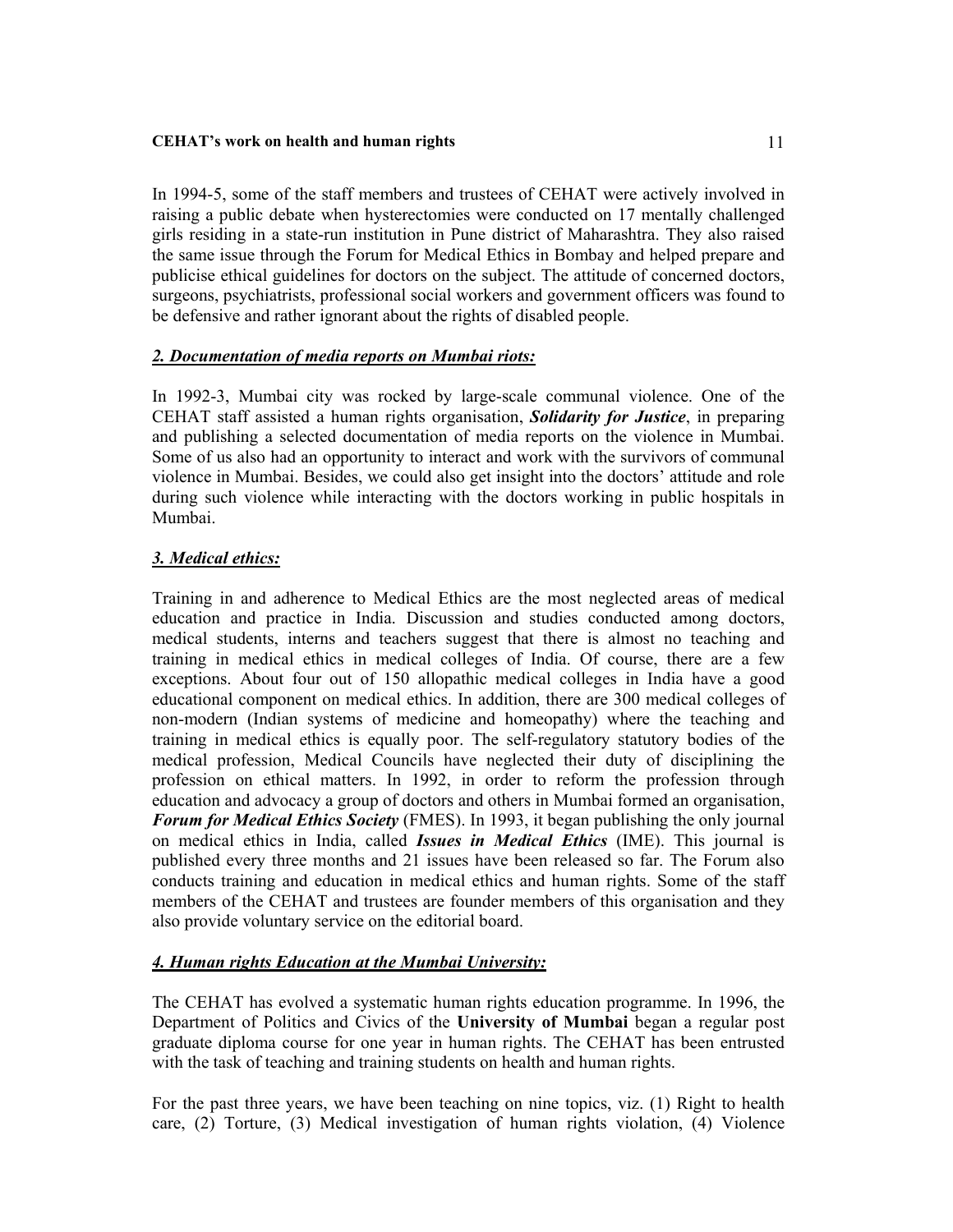against women, (5) Patients' rights, (6) Human rights of HIV/AIDS patients, (7) Trade in human organs, (8) Violence against children, (9) International human rights organisations. In the last two years, 60 students have taken this course and CEHAT's work in teaching human rights has been widely appreciated. Our involvement in this course also made us systematically document material on human rights, prepare draft outlines for each topic to be taught, and gave us an opportunity to give guidance to some students in preparing their dissertation on an issue in human rights. Three students have so far prepared their dissertations on topics pertaining to health and human rights.

As the next phase of our collaboration with the University of Mumbai, we helped the Department of Politics and Civics in organising a two-day training workshop of doctors on "Medical Ethics and Human Rights". The first session of this training workshop was organised on **February 7 and 8, 1998.** The Vice Chancellor of the Mumbai University inaugurated the workshop and 35 doctors participated. Many of these doctors are senior functionaries of the hospital institutions in Mumbai. The CEHAT contributed in this effort by collecting background material for the participants, helped in locating health professionals for making presentations on some subjects and its staff also made presentations. The proceedings of the workshop were well publicised by the media. The first experimental session of the workshop was thus a great success. We hope to collaborate in organising such events regularly for doctors as well as medical students.

## **(E) International Networking**

While making concerted efforts in developing national level contacts for medical ethics and human rights, the CEHAT did not neglect work of building links with international health and human rights NGOs. In 1995, CEHAT was invited to a meeting of the *International Network of Health and Human Rights Organisations (INHHRO),* a network promoting establishment, activities and collaboration among the medical groups involved in the work similar to *Physician for Human Rights.* In 1996, the CEHAT became its member, and in order to make the combined work of all such organisations more effective, the network was converted into a federation, now called as, *International Federation of Health and Human Rights Organisations (IFHHRO).* In 1996, in an international conference, the IFHHRO gave a call for appointing a special United Nations rapporteur on health professionals and human rights. The CEHAT also presented a testimonial from India and supported such a campaign.

**1. CEHAT's work with the IFHHRO:** For last three years, the CEHAT has regularly attended meetings of the IFHHRO, shared with its members reports of our activities, collaborated with some members in their work and made efforts to disseminate information on the work of IFHHRO and its constituents in India. The CEHAT presented a paper on violation of medical neutrality in India in the International Congress organised by the Johannes Wier Foundation and the IFHHRO, at Utrecht, the Netherlands. This congress sparked off the campaign of the IFHHRO for appointment of a Special United Nation's Rapporteur on Health Professionals and Human Rights. Besides, the affiliated members and observers of the IFHHRO will be participating in the international conference on role of the health profession in human rights, being organised by the CEHAT in November 1998 in Mumbai.